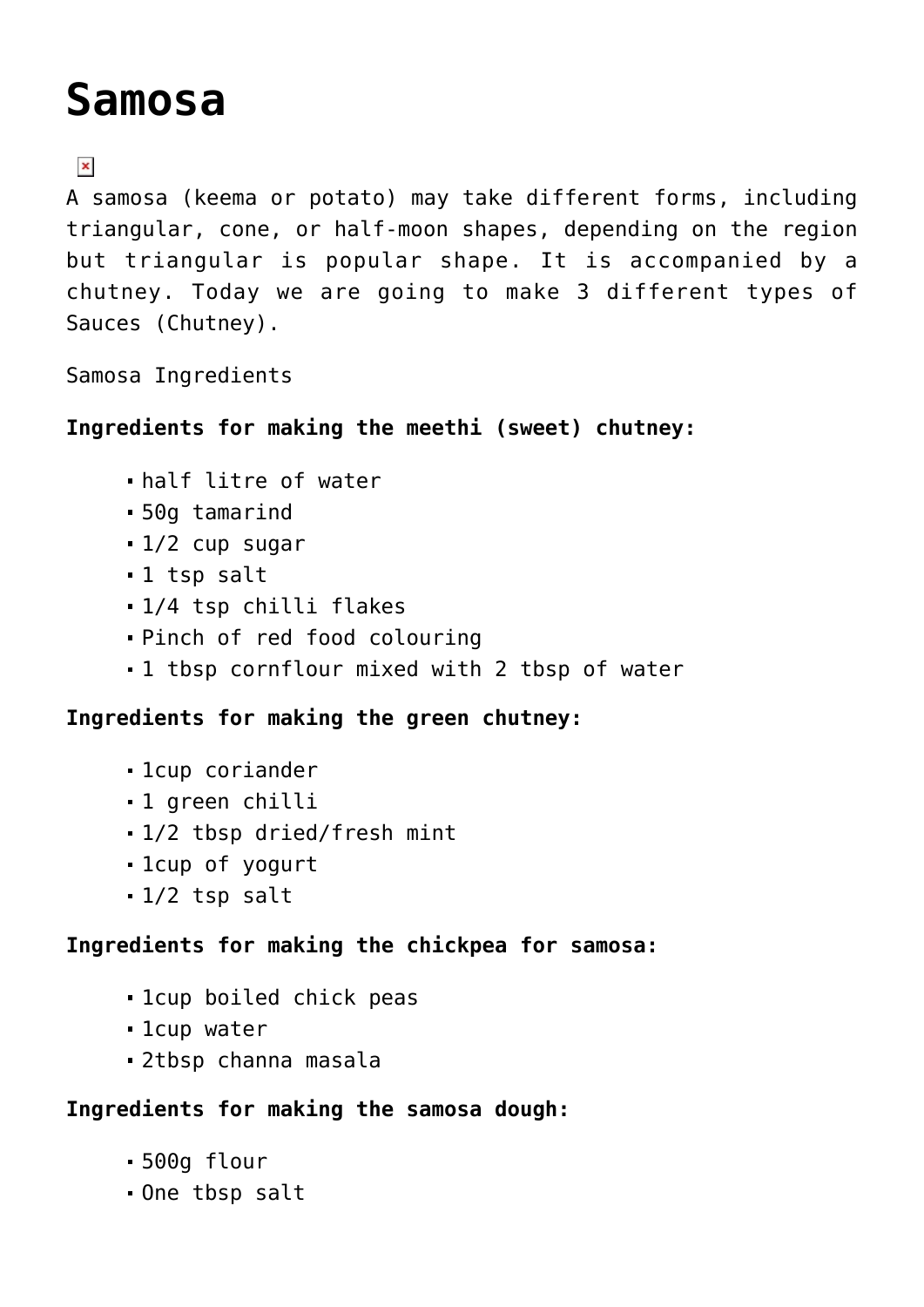- 1/2 tsp ajwain seeds
- 100g butter
- 1 cup water

#### **Ingredients for making the mince mixture:**

- 800g mutton
- 2 chopped onions
- 2cup water
- 1 tbsp of salt
- 1/4 tsp turmeric
- One tsp red chilli powder
- 2tbsp ginger and garlic
- 1 table sp red chilli flakes
- One tbsp crushed coriander
- 1 tsp crushed cumin seed
- 2 green chillies
- 1 cup of fresh coriander
- 1 onion (sliced in cubes)

### **Ingredients for making the potato mixture:**

- 800g peeled and boiled potatoes
- 2 tbsp oil
- A medium onion
- A tbsp crushed coriander
- One tbsp crushed cumin seeds
- A tbsp red chilli flakes
- 1 tsp Amchor powder
- 1 tsp red chilli powder
- 1/4 tsp turmeric powder
- 1 tsp coriander powder
- 2 green chillies
- 1/4 cup water
- One cup fresh coriander
- 1 tbsp salt
- 1 tbsp dissolved dried pomegranate seeds (optional)

YouTube Video Link